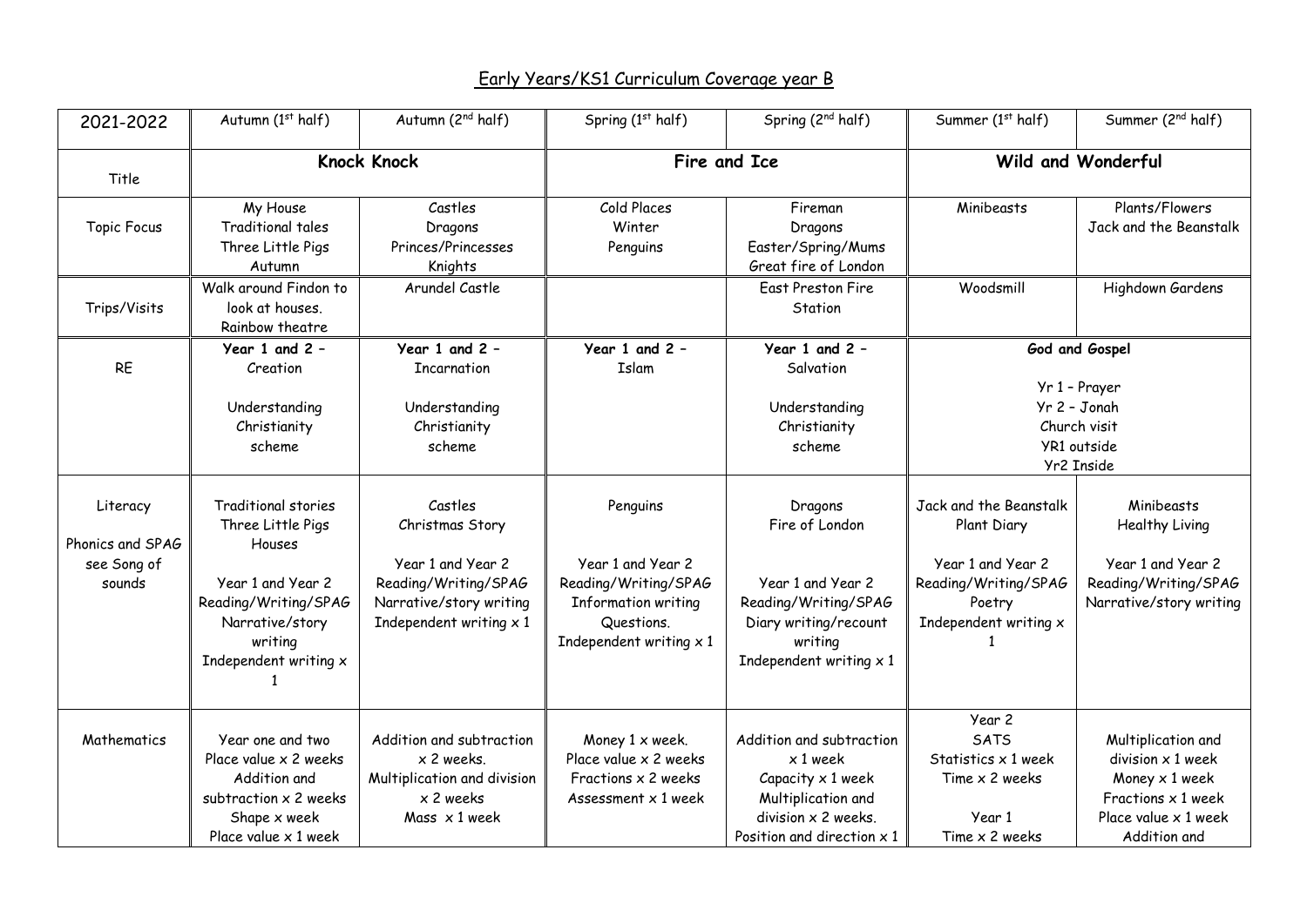|                                                          | Length and height $x$ 1<br>week                                                                                                                                                                                                                                                                                                                                                                                                                                                                                                                                                                                 |                                       |                                                                                                      | week.<br>Assessment x 1 week.                                                                                | Place value x 1 week<br>Addition and<br>subtraction x 1 week<br>Measures $\times$ 2 weeks<br>Assessment week $\times$ 1<br>week | subtraction x 1 week         |
|----------------------------------------------------------|-----------------------------------------------------------------------------------------------------------------------------------------------------------------------------------------------------------------------------------------------------------------------------------------------------------------------------------------------------------------------------------------------------------------------------------------------------------------------------------------------------------------------------------------------------------------------------------------------------------------|---------------------------------------|------------------------------------------------------------------------------------------------------|--------------------------------------------------------------------------------------------------------------|---------------------------------------------------------------------------------------------------------------------------------|------------------------------|
| Science                                                  | Year 1<br>*Everyday Materials -<br>houses                                                                                                                                                                                                                                                                                                                                                                                                                                                                                                                                                                       | Year 1<br>*Seasons Change -<br>Autumn | Year 1<br>*Animals - different<br>types of animals                                                   | Year 1<br>Animals (humans) - the<br>senses, parts of the<br>body.                                            | Year 1<br>*Plants -                                                                                                             | Year 1<br>* Seasonal Changes |
|                                                          | Year 2<br>*Uses of Everyday<br>Materials - houses                                                                                                                                                                                                                                                                                                                                                                                                                                                                                                                                                               |                                       | Year 2<br>*Living things and their<br>habitats.<br>Dead, alive and never<br>been alive.<br>Habitats. | Year 2<br>*Animals (humans) -<br>basic needs, growing up.<br>* Animals (humans) -<br>hygiene, exercise, diet | Year 2<br>*Living Things and<br>Habitats - animals,<br>plants and food chains                                                   | Year 2<br>Plants             |
| Science<br>'Grow It' Links<br>Gardening/Forest<br>school | Year 1<br>Plants -<br>Identify and name common wild and garden plants, including trees (deciduous and evergreen)<br>Identify and describe the basic structure of a variety of common flowering plants, including trees.<br>Seasonal Changes - Observe changes across the four seasons - plants, weather and length of day.<br>Year 2<br>Living Things and Habitats - Identify and name a variety of plants and animals in their habitats (including micro-habitats)<br>Observe and describe how seeds and bulbs grow into plants.<br>Plants -<br>What plants need to help them grow - light, water, temperature |                                       |                                                                                                      |                                                                                                              |                                                                                                                                 |                              |
| Working<br>scientifically                                | Questioning and enquiring<br>Planning<br>Investigating<br>Identifying, grouping and classifying<br>Conclusions                                                                                                                                                                                                                                                                                                                                                                                                                                                                                                  |                                       | Identifying, grouping and classifying<br>Conclusions<br>Vocabulary<br>Understanding<br>Research      |                                                                                                              | Reporting and recording findings<br>Observing and measuring<br>Pattern seeking                                                  |                              |
|                                                          | Vocabulary<br>Painting, Printing,                                                                                                                                                                                                                                                                                                                                                                                                                                                                                                                                                                               | Christmas card                        | <b>Winter Trees</b>                                                                                  |                                                                                                              | Textiles - Minibeast                                                                                                            |                              |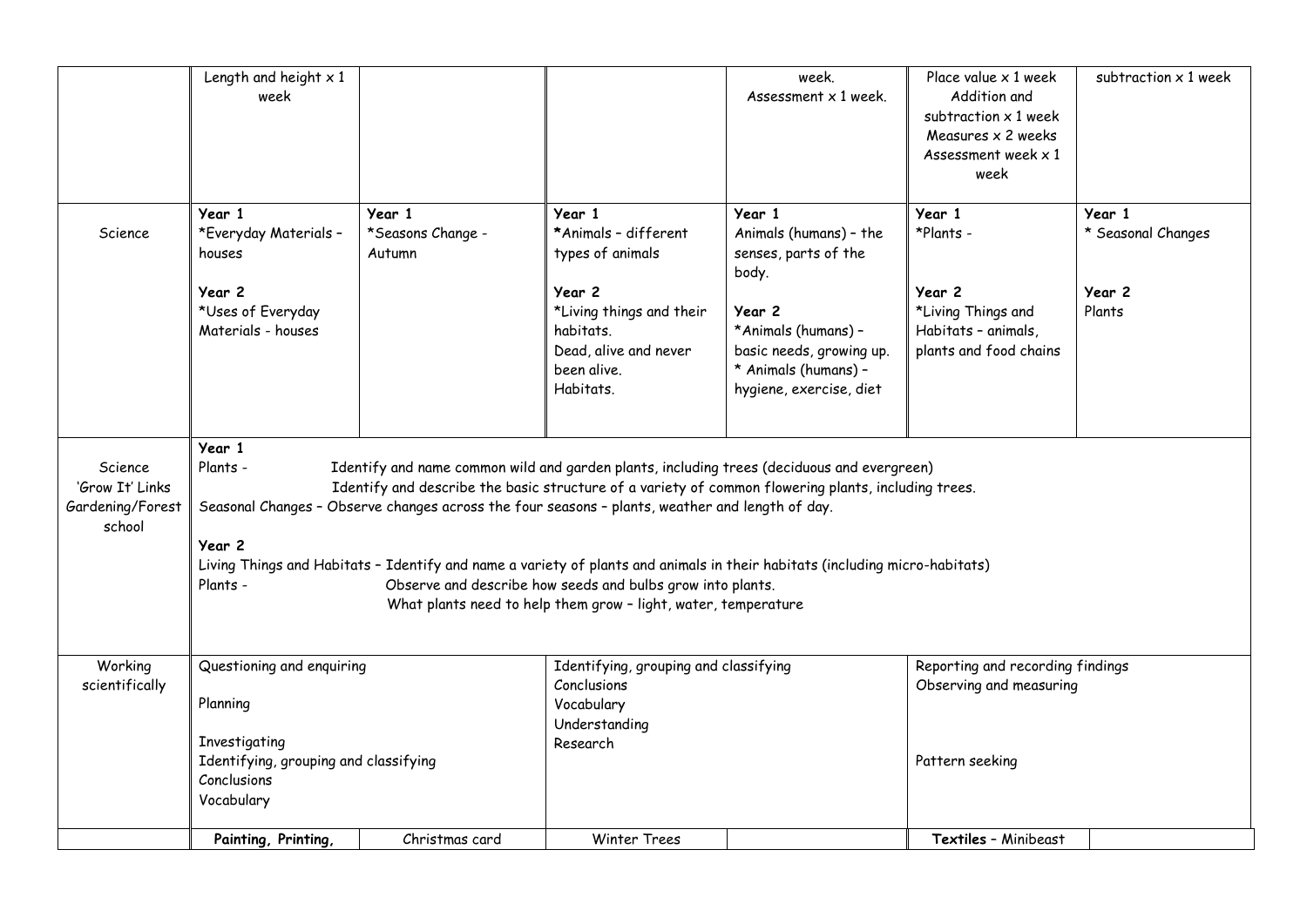| Art and Design           | pattern                       | Drawing - ice patterns                       | sewing                                             |  |
|--------------------------|-------------------------------|----------------------------------------------|----------------------------------------------------|--|
|                          | - colour mixing               | (Exploring line, shape                       | Year 1                                             |  |
|                          | Tint and tones                | and pattern)                                 | weaving<br>$\overline{\phantom{0}}$                |  |
| Printing - Christmas     |                               | Observational Drawing -                      | collage<br>$\overline{\phantom{0}}$                |  |
|                          | calendar                      |                                              | Sort according to<br>$-$                           |  |
|                          |                               | penguins<br>Year 1                           | specific qualities                                 |  |
|                          | Famous artist                 |                                              | how textiles create things                         |  |
|                          | Pier Mondrian                 | Extend the                                   | Year 2                                             |  |
| Year 1                   | name all the colours          | variety of                                   | - overlapping and                                  |  |
|                          | mixing of colours             | drawings tools                               | overlaying to                                      |  |
| $\overline{\phantom{m}}$ | Find collections of           | Explore                                      | create effects                                     |  |
| colour                   |                               | different                                    | Use large eyed needles<br>$\overline{\phantom{m}}$ |  |
|                          | applying colour with a range  | textures                                     | - running stitches                                 |  |
|                          | oftools.                      | Observe and                                  | Simple appliqué work<br>$\overline{\phantom{m}}$   |  |
|                          | Create patterns               | draw                                         | Start to explore<br>$\overline{\phantom{m}}$       |  |
| Develop                  |                               | landscapes                                   | other simple                                       |  |
| impressed                |                               | Observe patterns<br>$\overline{\phantom{0}}$ | stitches                                           |  |
| images                   |                               | observe anatomy (faces, limbs)               | collage                                            |  |
| Relief printing          |                               | Year 2                                       |                                                    |  |
|                          | Awareness and                 | experiment with<br>tools and surfaces        |                                                    |  |
| discussion of            |                               |                                              |                                                    |  |
| patterns                 |                               | drawawayof<br>recording experiences          |                                                    |  |
|                          | repeating patterns            | and feelings                                 |                                                    |  |
| symmetry                 |                               | discuss use of                               |                                                    |  |
| Year 2                   |                               | shadows, use of light                        |                                                    |  |
|                          | Begin to describe             | and dark                                     |                                                    |  |
|                          | colours by objects            | Sketch to make quick records                 |                                                    |  |
| Make as many             |                               |                                              |                                                    |  |
| tones of one             |                               | Sculpture clay penguins.                     |                                                    |  |
|                          | colour as possible            | Year 1                                       |                                                    |  |
| (using white)            |                               | Construct                                    |                                                    |  |
| Darkencolours            |                               | Use materials to                             |                                                    |  |
| without using            |                               | make known                                   |                                                    |  |
| black                    |                               | objectsfora                                  |                                                    |  |
|                          | using colour on a large scale | purpose                                      |                                                    |  |
|                          |                               | Carve                                        |                                                    |  |
|                          |                               | Pinch and roll coils                         |                                                    |  |
|                          |                               | and slabs using a                            |                                                    |  |
|                          |                               | modelling media.                             |                                                    |  |
|                          |                               | Make simple joins                            |                                                    |  |
|                          |                               | Year 2                                       |                                                    |  |
|                          |                               | Awareness of<br>$\overline{\phantom{0}}$     |                                                    |  |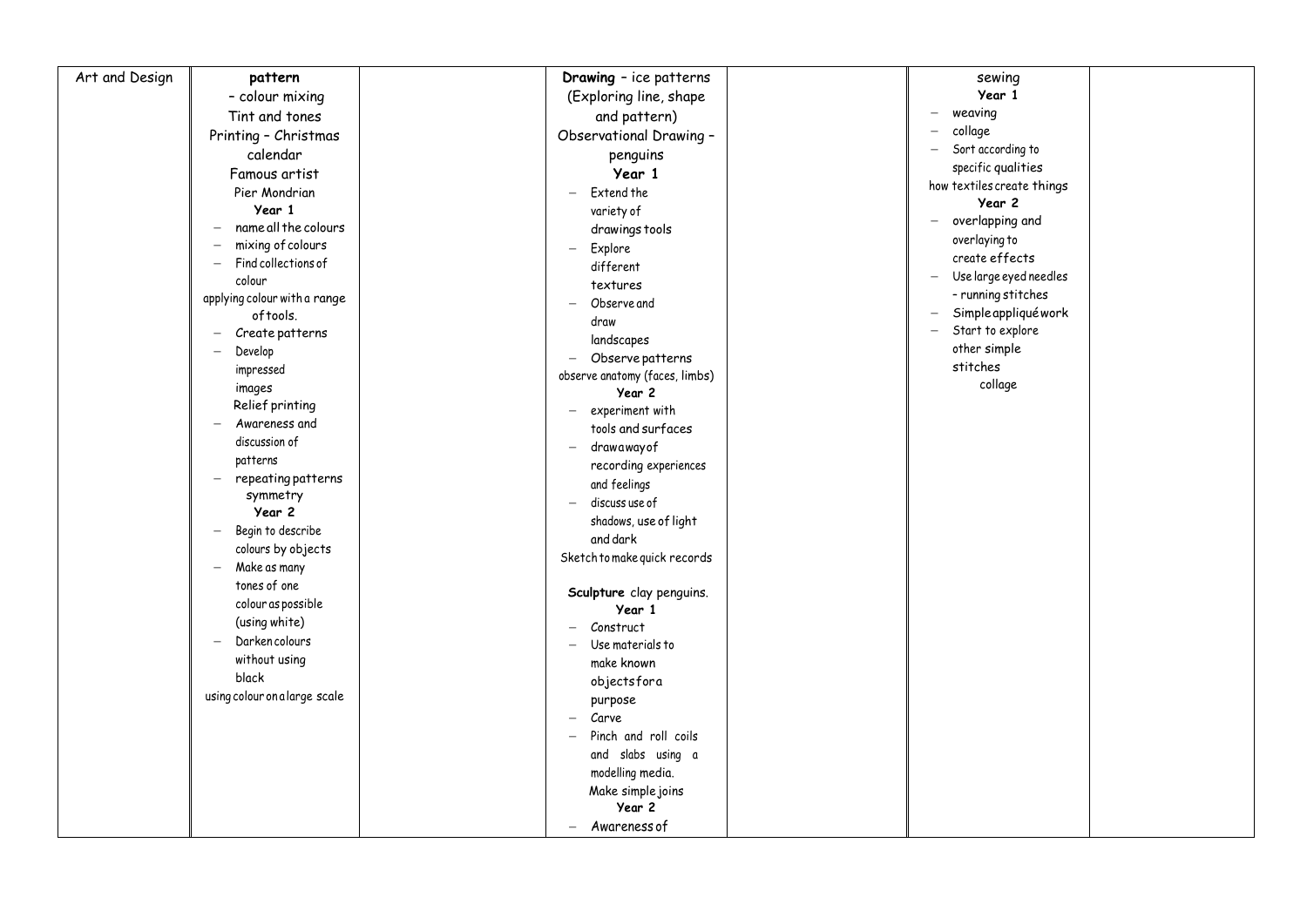|           |                         |                                     | natural and man-                               |                    |                                           |                    |
|-----------|-------------------------|-------------------------------------|------------------------------------------------|--------------------|-------------------------------------------|--------------------|
|           |                         |                                     | madeforms                                      |                    |                                           |                    |
|           |                         |                                     | Expression of<br>$\overline{\phantom{0}}$      |                    |                                           |                    |
|           |                         |                                     | personal                                       |                    |                                           |                    |
|           |                         |                                     | experiencesand                                 |                    |                                           |                    |
|           |                         |                                     | ideas                                          |                    |                                           |                    |
|           |                         |                                     | toshapeandform<br>$\overline{\phantom{m}}$     |                    |                                           |                    |
|           |                         |                                     | from direct                                    |                    |                                           |                    |
|           |                         |                                     | observation                                    |                    |                                           |                    |
|           |                         |                                     | (malleable and                                 |                    |                                           |                    |
|           |                         |                                     | rigid materials)                               |                    |                                           |                    |
|           |                         |                                     | decorative techniques                          |                    |                                           |                    |
|           |                         |                                     | Replicate patterns<br>$\overline{\phantom{m}}$ |                    |                                           |                    |
|           |                         |                                     | and textures in a 3-                           |                    |                                           |                    |
|           |                         |                                     | Dform                                          |                    |                                           |                    |
|           |                         |                                     | workand that of other                          |                    |                                           |                    |
|           |                         |                                     | sculptors.                                     |                    |                                           |                    |
|           |                         |                                     | $-$ Print with a                               |                    |                                           |                    |
|           |                         |                                     | growing range of                               |                    |                                           |                    |
|           |                         |                                     | objects                                        |                    |                                           |                    |
|           |                         |                                     | Identify the different forms                   |                    |                                           |                    |
|           |                         |                                     | printingtakes                                  |                    |                                           |                    |
|           |                         |                                     | $-$ Experiment by                              |                    |                                           |                    |
|           |                         |                                     | arranging, folding,                            |                    |                                           |                    |
|           |                         |                                     | repeating,                                     |                    |                                           |                    |
|           |                         |                                     | overlapping, regular                           |                    |                                           |                    |
|           |                         |                                     | and irregular                                  |                    |                                           |                    |
|           |                         |                                     | patterning                                     |                    |                                           |                    |
|           |                         |                                     | natural and<br>$-$                             |                    |                                           |                    |
|           |                         |                                     | manmade patterns                               |                    |                                           |                    |
|           |                         |                                     | Discuss regular and irregular                  |                    |                                           |                    |
|           |                         |                                     |                                                |                    |                                           | Purple Mash scheme |
| Computing | Purple Mash scheme      | Purple Mash scheme                  |                                                | Purple Mash scheme |                                           |                    |
|           | Year 1 - Online safety  | Year 1 - Sorting and                |                                                | Year 1 - Coding    | Year 1 - Animated story books.            |                    |
|           | Year 2 - Online safety. |                                     |                                                | Year 2 - Coding    | Year 2 - Making music                     |                    |
|           | Film it                 | grouping.<br>Year 2 - Spread sheets |                                                |                    |                                           |                    |
|           |                         |                                     |                                                |                    |                                           |                    |
|           | Year Reception and one  | Technology outside                  |                                                |                    | Year Reception/One/two Film it - Summer 2 |                    |
|           | through Grow it.        | school.                             |                                                |                    |                                           |                    |
|           | Year two through        |                                     |                                                |                    |                                           |                    |
|           | computing               |                                     |                                                |                    |                                           |                    |
|           |                         |                                     |                                                |                    |                                           |                    |
| <b>DT</b> |                         | Castle Mechanisms                   |                                                | Design, make and   |                                           | Design and Make a  |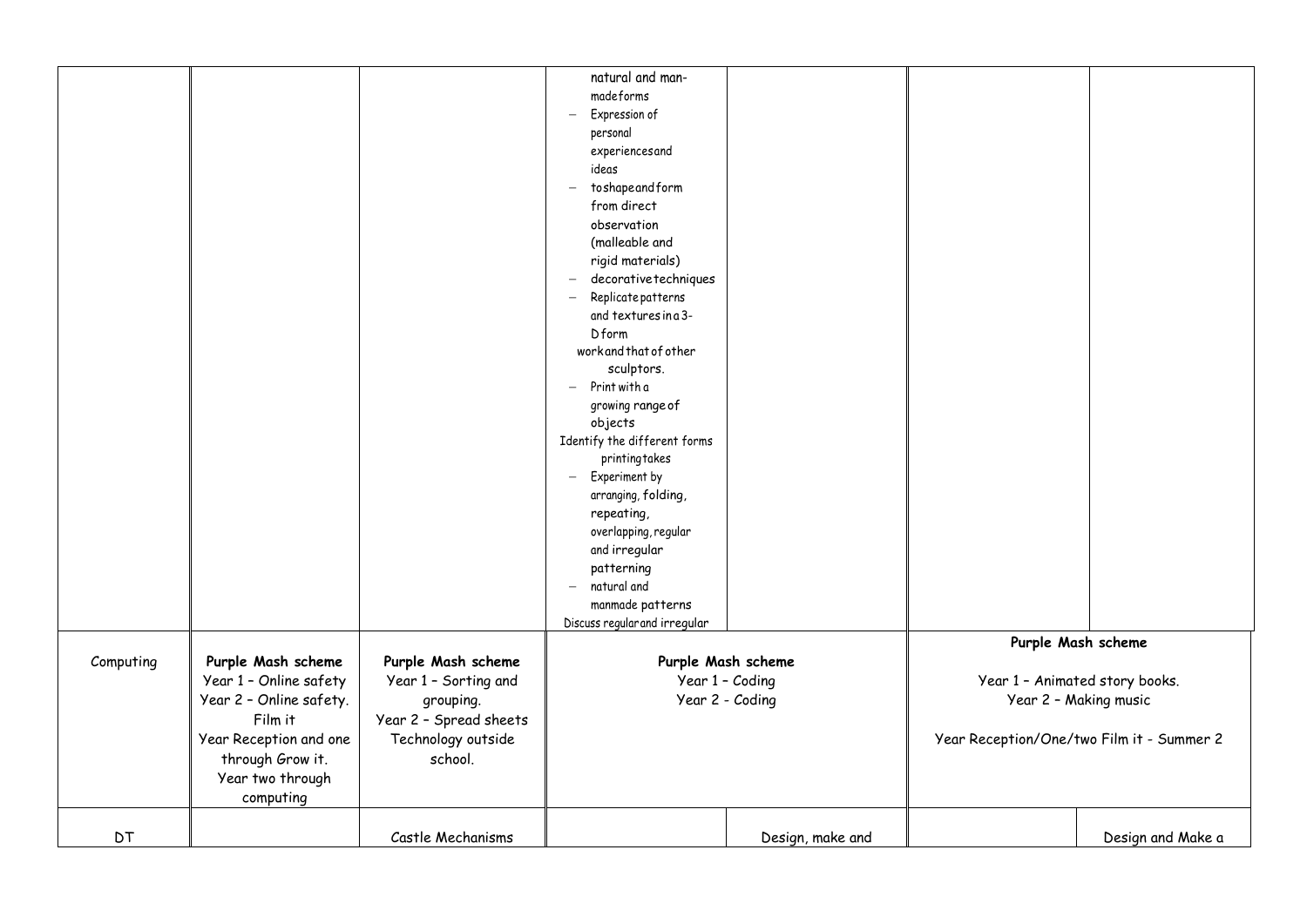|                                   |                                                                                                                                                                                                                                                                                                                                                                                                                                                                                                                                                                                  | Wheels, axles, levers,<br>sliders.                                                                                                    |                                                                                                                                                                                                                                                                                                                                                                                                                                                                                                                                                                                                                                               | evaluate a model fire<br>engine with moving<br>wheels and ladder.                                                                                                                                                                                                                          |                                                     | Felt Minibeast                                                 |
|-----------------------------------|----------------------------------------------------------------------------------------------------------------------------------------------------------------------------------------------------------------------------------------------------------------------------------------------------------------------------------------------------------------------------------------------------------------------------------------------------------------------------------------------------------------------------------------------------------------------------------|---------------------------------------------------------------------------------------------------------------------------------------|-----------------------------------------------------------------------------------------------------------------------------------------------------------------------------------------------------------------------------------------------------------------------------------------------------------------------------------------------------------------------------------------------------------------------------------------------------------------------------------------------------------------------------------------------------------------------------------------------------------------------------------------------|--------------------------------------------------------------------------------------------------------------------------------------------------------------------------------------------------------------------------------------------------------------------------------------------|-----------------------------------------------------|----------------------------------------------------------------|
| Cooking Linked to<br>Open Futures | Year 1 and 2                                                                                                                                                                                                                                                                                                                                                                                                                                                                                                                                                                     | Cooking and Nutrition - use the basic principles of a healthy and varied diet to prepare dishes.<br>Understand where food comes from. |                                                                                                                                                                                                                                                                                                                                                                                                                                                                                                                                                                                                                                               |                                                                                                                                                                                                                                                                                            |                                                     |                                                                |
| Geography                         | Yr1<br>Spring 1<br>Use simple fieldwork and observational skills to<br>Yr1<br>study the geography of their school and its grounds<br>and the key human and physical features.<br>Yr2<br>Yr2<br>Fieldwork to develop knowledge and understanding<br>of the school and local area.<br>Use simple fieldwork and observational skills to<br>study the geography of their local area and the key<br>human and physical features of its environment -<br>in the world.<br>fieldwork in the local area/close proximity to the<br>school e.g. the road, park, shops.<br>Linked to topic. |                                                                                                                                       | Name, locate and identify the characteristics of the<br>4 countries and capital cities of the UK.<br>Name and locate the world's 7 continents and 5<br>oceans, understanding the terms 'continent' and 'sea'.<br>Understand that a world map shows all the countries<br>Understand the geographical similarities and<br>differences through studying the human and<br>physical geography of a small area of the UK and of<br>a small area in a contrasting non- European country.<br>Identify the location of hot and cold areas in the<br>world in relation to the Equator and the North and<br>South Poles. Identify the human and physical | Yr1<br>Identify seasonal and daily weather patterns in<br>the UK.<br>Link to science learning:<br>*Observe changes across the four seasons.<br>*Observe and describe weather associated with<br>the seasons and how day length varies.<br>This is taught through Open Futures - gardening. |                                                     |                                                                |
|                                   | Year 1 and 2                                                                                                                                                                                                                                                                                                                                                                                                                                                                                                                                                                     | * Life in a Castle                                                                                                                    | features of the two localities studied.<br>Spring 2                                                                                                                                                                                                                                                                                                                                                                                                                                                                                                                                                                                           |                                                                                                                                                                                                                                                                                            | Year one and two                                    | David Attenborough                                             |
| History                           | *Chronology - houses<br>Sequencing house<br>pictures and artefacts.                                                                                                                                                                                                                                                                                                                                                                                                                                                                                                              | Yr1<br>Recognise the<br>difference<br>between past                                                                                    | *Event - Great Fire of London through English.<br>* Chronology - fire engines<br>Yr1                                                                                                                                                                                                                                                                                                                                                                                                                                                                                                                                                          |                                                                                                                                                                                                                                                                                            | Personal timeline.<br>Year two<br>Describe memories | <b>Steve Erwin</b><br>The lives of significant<br>individuals. |
|                                   | * Year 2 check with a                                                                                                                                                                                                                                                                                                                                                                                                                                                                                                                                                            | and present in                                                                                                                        | Use stories to encourage children to                                                                                                                                                                                                                                                                                                                                                                                                                                                                                                                                                                                                          |                                                                                                                                                                                                                                                                                            | from their life in                                  |                                                                |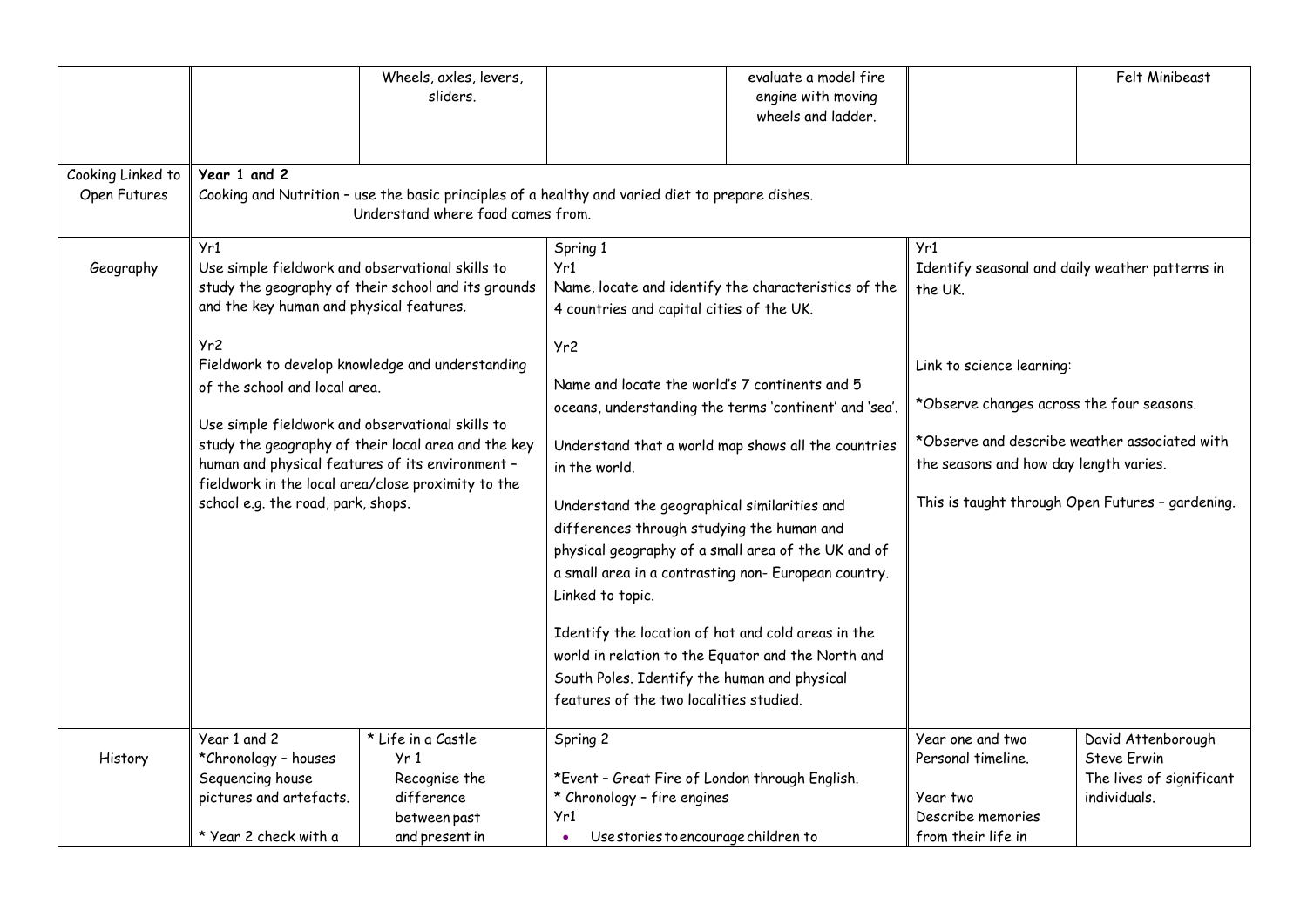|                      | reference book. | their own and              | distinguish between fact and fiction               |                                              | sequence.       |                         |
|----------------------|-----------------|----------------------------|----------------------------------------------------|----------------------------------------------|-----------------|-------------------------|
|                      |                 | others lives               | Compare adults talking about the past-how reliable |                                              |                 |                         |
|                      |                 | They know and              | are their memories?                                |                                              |                 |                         |
|                      |                 | recount episodes           |                                                    | Find answers to simple questions about the   |                 |                         |
|                      |                 | from stories about         | past from sources of information e.g. artefacts,   |                                              |                 |                         |
|                      |                 | the past.                  | (see 4a)                                           |                                              |                 |                         |
|                      |                 | Yr2                        |                                                    |                                              |                 |                         |
|                      |                 | Recognise why people       |                                                    |                                              |                 |                         |
|                      |                 | did things, why            |                                                    |                                              |                 |                         |
|                      |                 | events happened            | Yr2                                                |                                              |                 |                         |
|                      |                 | and what                   | Compare 2 versions of a past event<br>$\bullet$    |                                              |                 |                         |
|                      |                 | happened as a              | $\bullet$                                          | Compare pictures or photographs of people or |                 |                         |
|                      |                 | result                     | events in the past                                 |                                              |                 |                         |
|                      |                 | Identify differences       | Discuss reliability of photos/ accounts/stories    |                                              |                 |                         |
|                      |                 | between ways of life       | Use a source - observe or handle sources to answer |                                              |                 |                         |
|                      |                 | at different times         | questions about the past on the basis of simple    |                                              |                 |                         |
|                      |                 |                            | observations.                                      |                                              |                 |                         |
|                      | Gymnastics      | Gymnastics                 | Games                                              | Gymnastics                                   | Swimming        | Swimming                |
| PE                   | Games           | Games                      | Dance                                              | Games                                        | Country Dancing | Athletics               |
|                      |                 |                            |                                                    |                                              | Games           | Games                   |
| Music                |                 | Year 1 and 2 - Take part   |                                                    |                                              |                 | Year 1 - Composing      |
|                      |                 | in singing.                |                                                    |                                              |                 | Make a sequence of long |
| Sing linked to       |                 | Year 1 - Follow            |                                                    |                                              |                 | or short sounds         |
| Song of sounds.      |                 | instructions on how and    |                                                    |                                              |                 | (Instruments and body)  |
| Class singing in all |                 | when to sing.              |                                                    |                                              |                 | Clap longer rhythms.    |
| subjects.            |                 | Take notice of others      |                                                    |                                              |                 | Make different sounds.  |
|                      |                 | when performing.           |                                                    |                                              |                 | Year 2 - Carefully      |
|                      |                 | Imitate changes in pitch.  |                                                    |                                              |                 | choose sounds to        |
|                      |                 | Year 2 - Use voice to      |                                                    |                                              |                 | achieve An effect.      |
|                      |                 | good effect.               |                                                    |                                              |                 | Order sounds to create  |
|                      |                 | Perform in ensemble.       |                                                    |                                              |                 | an effect.              |
|                      |                 | Make and control long and  |                                                    |                                              |                 | Create short musical    |
|                      |                 | short sounds using voices. |                                                    |                                              |                 | patterns.               |
|                      |                 |                            |                                                    |                                              |                 | Create sequences of     |
|                      |                 |                            |                                                    |                                              |                 | long and short sounds.  |
|                      |                 |                            |                                                    |                                              |                 | Control playing         |
|                      |                 |                            |                                                    |                                              |                 | instruments as they     |
|                      |                 |                            |                                                    |                                              |                 | should.                 |
|                      |                 |                            |                                                    |                                              |                 | Use pitch changes to    |
|                      |                 |                            |                                                    |                                              |                 | communicate an idea.    |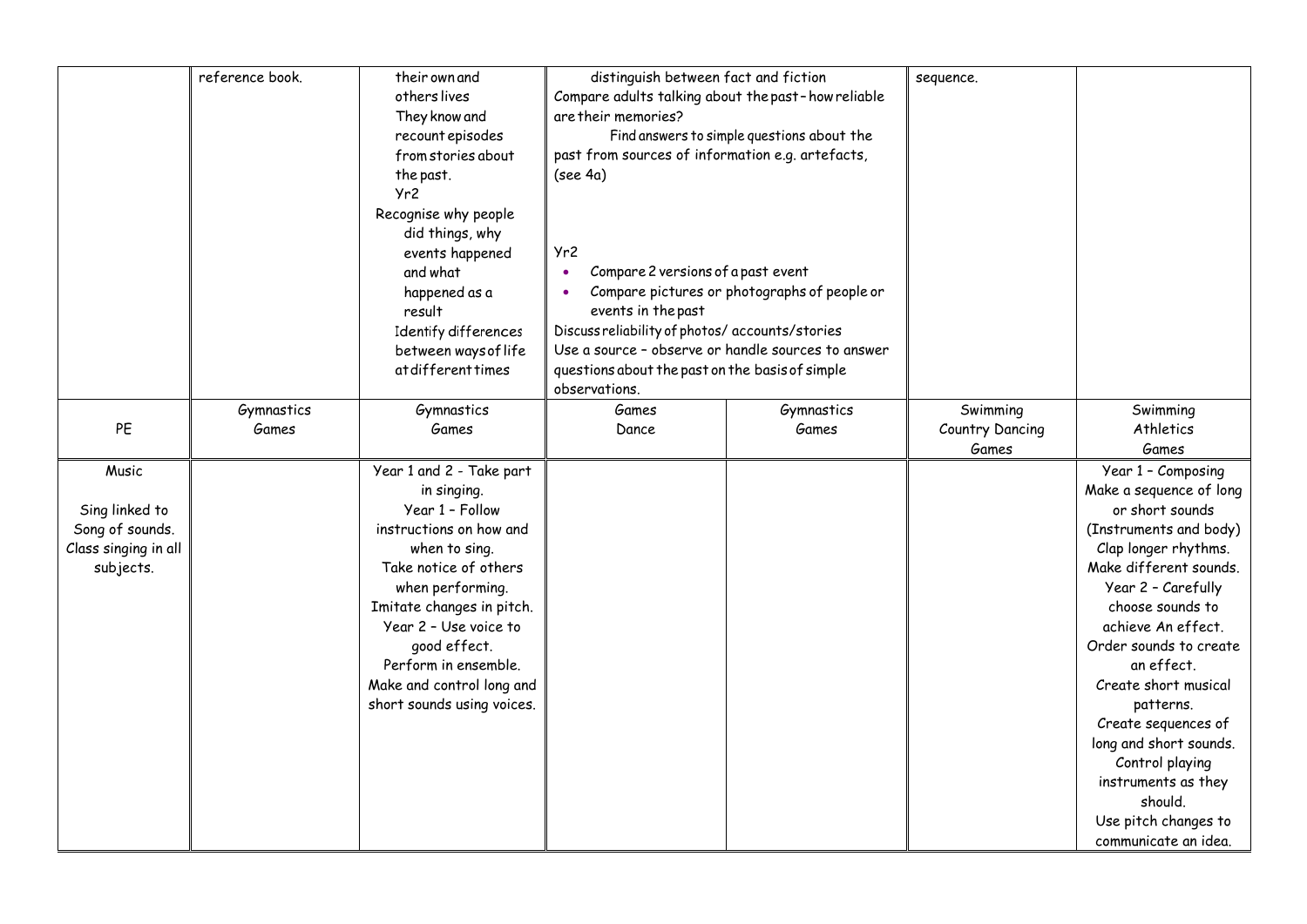|                                |                          |                 |           |                          |        | As part of swimming |
|--------------------------------|--------------------------|-----------------|-----------|--------------------------|--------|---------------------|
|                                |                          |                 |           |                          |        | time.               |
| <b>RSHE</b><br>Linked to Happy | Welcome to my happy      | Meet your brain | Celebrate | Appreciate               | Relate | Engage              |
| Mind                           | mind                     |                 |           | Reception - To           |        |                     |
|                                | Reception- know that     |                 |           | understand that all      |        |                     |
|                                | what is in your pants is |                 |           | babies (human and        |        |                     |
|                                | private.                 |                 |           | animal) have mothers and |        |                     |
|                                |                          |                 |           | fathers                  |        |                     |
|                                | Know the rules for       |                 |           |                          |        |                     |
|                                | keeping safe around      |                 |           | Know the safety rules    |        |                     |
|                                | school                   |                 |           | for using medicine       |        |                     |
|                                | Year 1 - Recognise who   |                 |           | Identify ways to respond |        |                     |
|                                | can help them to keep    |                 |           | to needing to ask for    |        |                     |
|                                | safe                     |                 |           | help                     |        |                     |
|                                | Year 2 - Describe ways   |                 |           | Be able to recognise     |        |                     |
|                                | of keeping safe around   |                 |           | when I feel well or      |        |                     |
|                                | household products       |                 |           | unwell                   |        |                     |
|                                |                          |                 |           | Know about daily         |        |                     |
|                                |                          |                 |           | personal hygiene         |        |                     |
|                                | Year 2 - Know            |                 |           | routines & why they are  |        |                     |
|                                | passwords and use        |                 |           | important                |        |                     |
|                                | them effectively.        |                 |           |                          |        |                     |
|                                |                          |                 |           | Recognise food that      |        |                     |
|                                | Know rules about         |                 |           | needs to be eaten to     |        |                     |
|                                | keeping personal info    |                 |           | keep them healthy        |        |                     |
|                                | safe                     |                 |           |                          |        |                     |
|                                |                          |                 |           | Year 1 To be able to     |        |                     |
|                                |                          |                 |           | name the main external   |        |                     |
|                                | Demonstrate simple       |                 |           | parts of the body        |        |                     |
|                                | steps to prevent germs   |                 |           | Know the safety rules    |        |                     |
|                                | being passed on - hand   |                 |           | for using medicine       |        |                     |
|                                | washing, use of          |                 |           |                          |        |                     |
|                                | tissues, covering        |                 |           | Know how to access       |        |                     |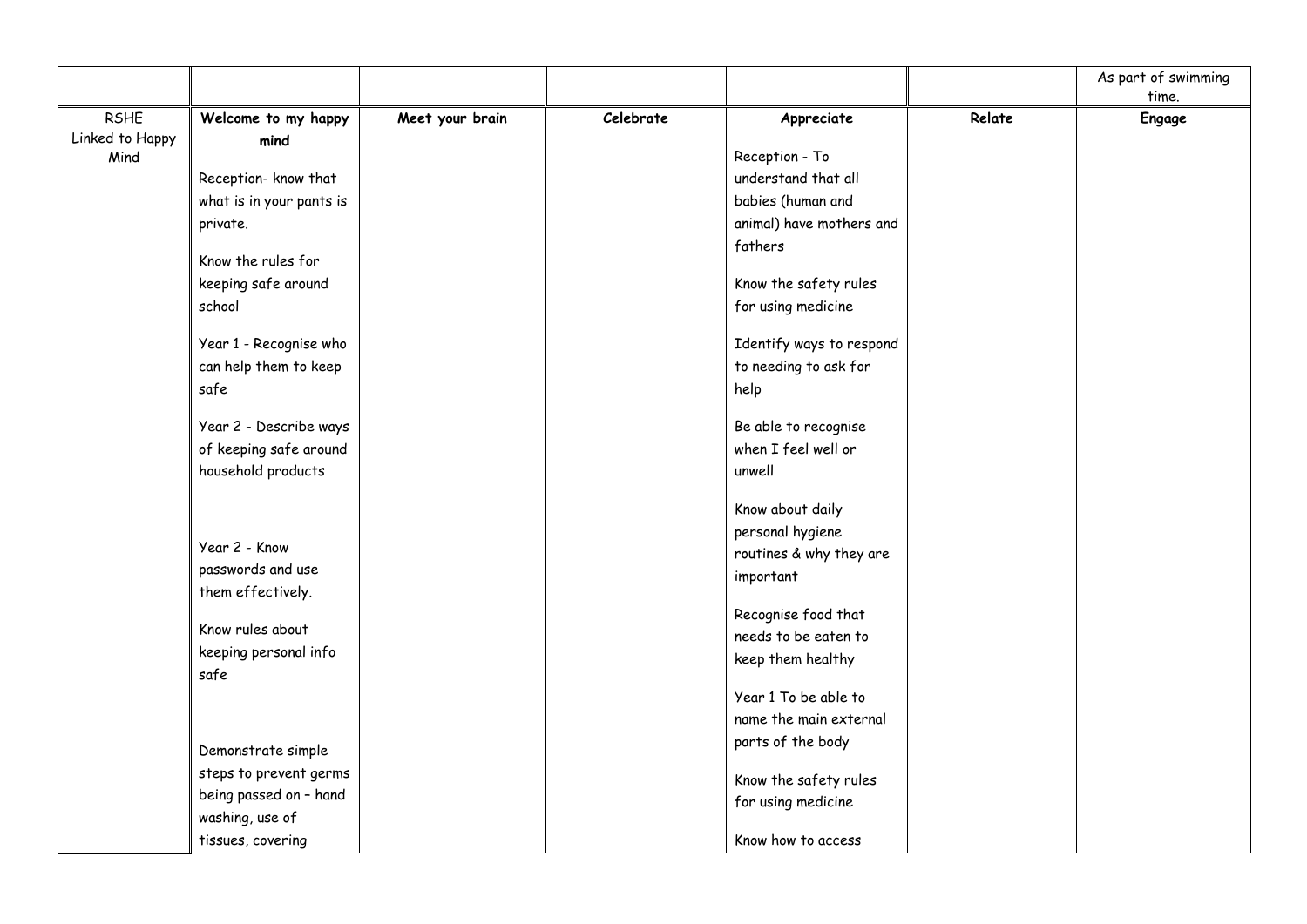| mouth when cough |  | emergency services        |  |
|------------------|--|---------------------------|--|
|                  |  | Make decisions about      |  |
|                  |  | what to do when I feel    |  |
|                  |  | unwell                    |  |
|                  |  |                           |  |
|                  |  | Describe daily personal   |  |
|                  |  | hygiene routines          |  |
|                  |  |                           |  |
|                  |  | Recognise food that       |  |
|                  |  | needs to be eaten to      |  |
|                  |  | keep them healthy &       |  |
|                  |  | which need to be eaten    |  |
|                  |  | in moderation             |  |
|                  |  | Year 2 To know the        |  |
|                  |  | stages of human life      |  |
|                  |  | cycle including birth     |  |
|                  |  |                           |  |
|                  |  | Recognise risks and use   |  |
|                  |  | appropriate strategies    |  |
|                  |  | to keep themselves safe.  |  |
|                  |  | Know basic ways of using  |  |
|                  |  | 1sr aid for common        |  |
|                  |  | injuries                  |  |
|                  |  |                           |  |
|                  |  | Identify how infections - |  |
|                  |  | coughs & colds can        |  |
|                  |  | spread                    |  |
|                  |  | Understand the benefits   |  |
|                  |  | of taking care of their   |  |
|                  |  | bodies & what might       |  |
|                  |  | happen if personal        |  |
|                  |  |                           |  |
|                  |  | hygiene is not maintained |  |
|                  |  |                           |  |